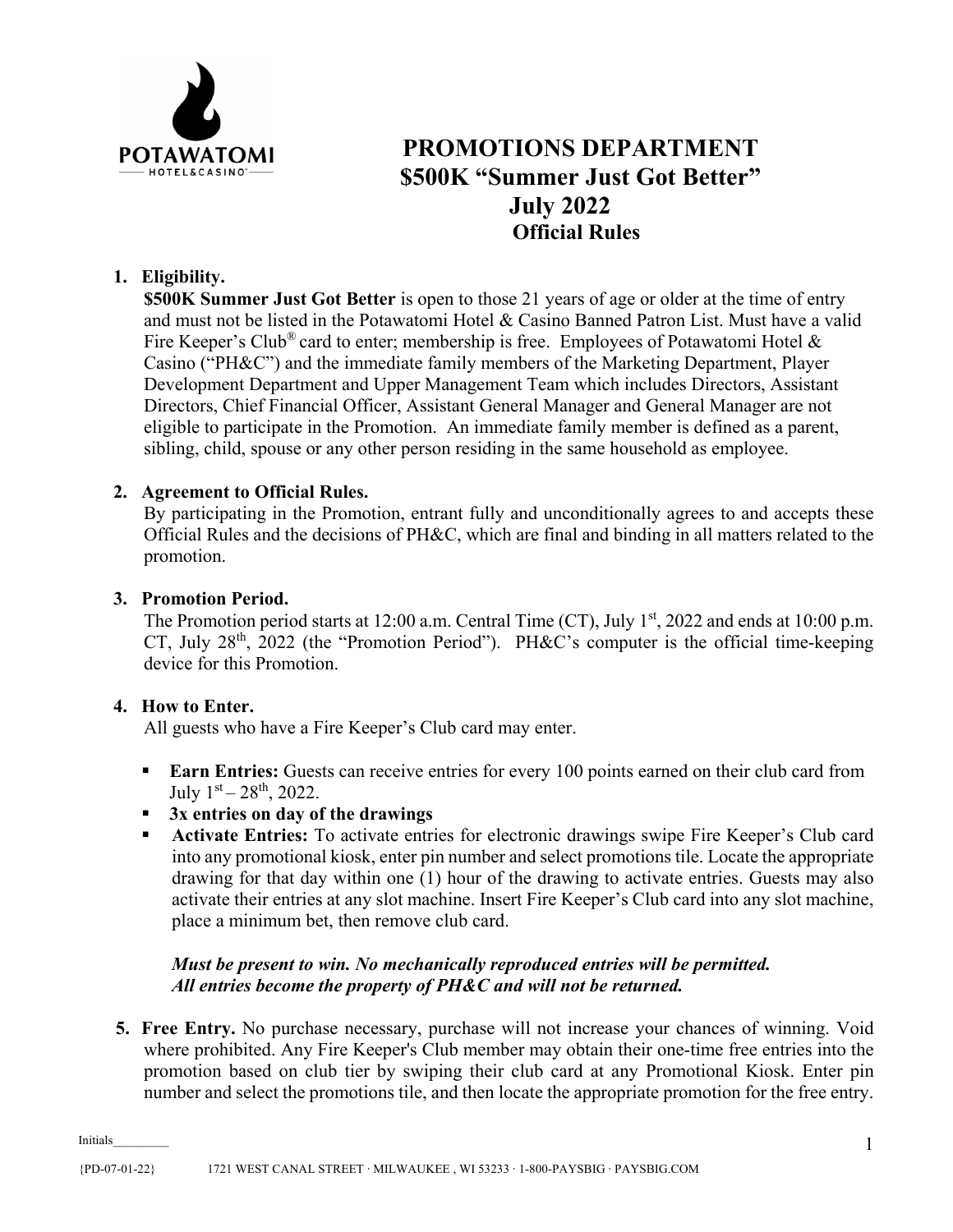### **Free entries by club tier:** Ruby: 1 Topaz: 10 Sapphire: 15 Emerald: 25 Diamond: 50

#### **6. Drawing and Notification. Drawing Dates & Times**

Thursdays in July (7<sup>th</sup>, 14<sup>th</sup>, 21<sup>st</sup> and 28<sup>th</sup>)  $6pm - 7pm - 8pm - 9pm - 10pm$ 

- 6pm 25 Winners \$1,000 Reward Play
- $\blacksquare$  7pm 5 Winners \$5,000 Cash
- 8pm  $25$  Winners \$1,000 Reward Play
- 9pm 10 Winners  $$2,500$  Cash
- $\blacksquare$  10pm 50 Winners \$500 Reward Play

# **How it Works:**

- Cash Winners will have 10 minutes to come to the Promotions Booth; after that the time frame will be cut to 5 minutes
- Reward Play Winners do not need to check-in, prize will go automatically onto their FKC Card
- Reward Play is good for 7 days
- Guests can win multiple times but only once per drawing time
- **Entries carry over from week to week**
- Guests can start activating their entries at 5 PM on Thursdays and then must reactivate between each drawings

Odds of winning a prize depend on the number of eligible entries received. PH&C has the sole authority to determine the winners and such decisions are final.

### **7. Prizes.**

- **S500 Reward Play**
- $\blacksquare$  \$1,000 Reward Play
- $$2,500 \text{ Cash}$
- **55,000 Cash**

### **Approximate Retail Value: \$500,000**

**Note**: Winners of any and all promotional prizes are responsible for any applicable taxes or fees. All prizes are awarded "As Is." Any costs or repairs become the responsibility of the winners. Items are not redeemable for cash. **W-9 form** must be filled out for any cash/trip/prize over \$50.

Initials\_\_\_\_\_\_\_\_\_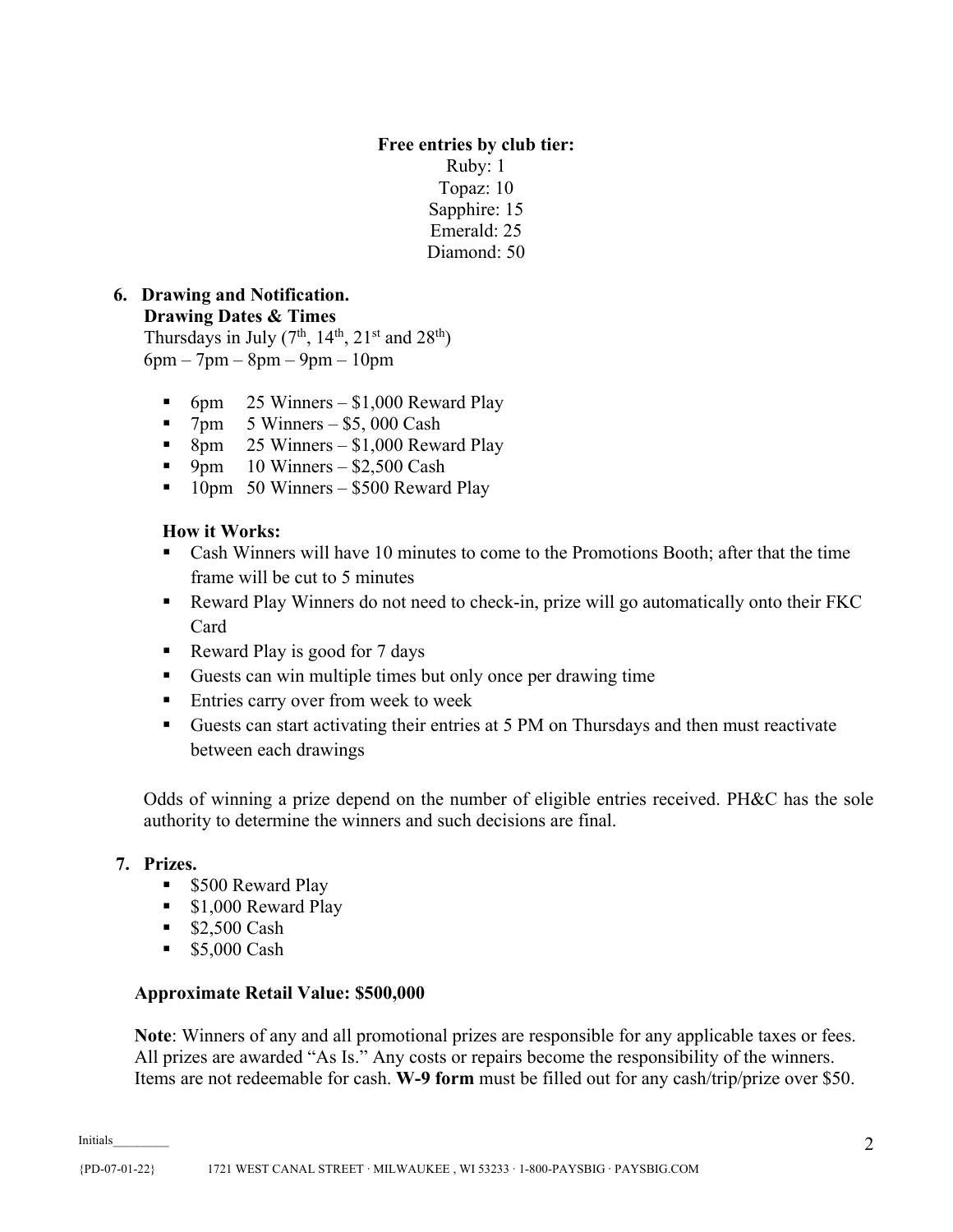Winner must present a valid ID and Fire Keeper's Club card to claim prize. A valid ID includes any government-issued ID such as a driver's license, passport or state ID card.

#### **8. Prize Acceptance/Restrictions.**

Potential winners must comply with all terms and conditions of these Official Rules. Winning is contingent upon fulfilling all requirements. The winners will be required to provide valid picture identification and a Fire Keeper's Club card to claim prize. Prizes are not transferrable or assignable. No substitution allowed except by PH&C, who may substitute a prize of equal or greater value if advertised prizes become unavailable. If any potential winner cannot be contacted, or fails to sign the required documents within the required time period, s/he forfeits prize.

#### **9. Release, Publicity, Use of Personal Information.**

Winners may be asked to allow use of his/her name and likeness for promotions/advertising purposes and announcements. If granted, an additional waiver, or Photo Release, will be filled out.

#### **10. General Conditions.**

In the event that the operation, security, or administration of the Promotion is impaired in any way for any reason, including, but not limited to, fraud, technical failures, regularly scheduled maintenance, virus or other technical problem, PH&C may, in its sole discretion, either: (a) suspend the Promotion to address the impairment and then resume the Promotion in a manner that best conforms to the spirit of these Official Rules; or (b) cancel the Promotion and award the prizes in a random drawing from among all eligible entries received up to the time of impairment. PH&C reserves the right in its sole discretion to disqualify any individual it finds to be tampering with the entry process or the operation of the Promotion or to be acting in violation of these Official Rules or any other promotion, or in an unsportsmanlike or disruptive manner. Any attempt by any person to undermine the legitimate operation of the Promotion may be a violation of criminal and civil law, and should an attempt be made, PH&C reserves the right to seek damages from any such person to the fullest extent of the law. PH&C's failure to enforce any term of these Official Rules shall not constitute a waiver of that provision.

#### **11. Limitations of Liability and Release.**

Entrants agree to release and hold harmless Potawatomi Bingo Casino, Potawatomi Hotel, the Forest County Potawatomi Community, and their respective promotional partners, prize partners, agents, agencies, and the officers, elected officials, directors and employees of each of them ("the Released Parties") from and against any claim or cause of action arising out of participation in the Promotion, or acceptance or use of any prize, including but not limited to: (a) unauthorized human intervention in the Promotion; (b) technical errors related to computers, servers, providers, printers or telephone or network lines; (c) printing errors; (d) errors in the administration of the Promotion or the processing of registrations and game plays; (e) late, lost or undeliverable mail; or (f) injury or damage to persons or property which may be caused, directly or indirectly, in whole or in part, from entrant's participation in the Promotion or acceptance and use of any prize. Entrant waives the right to claim any damages whatsoever, including, but not limited to punitive, consequential, direct or indirect damages.